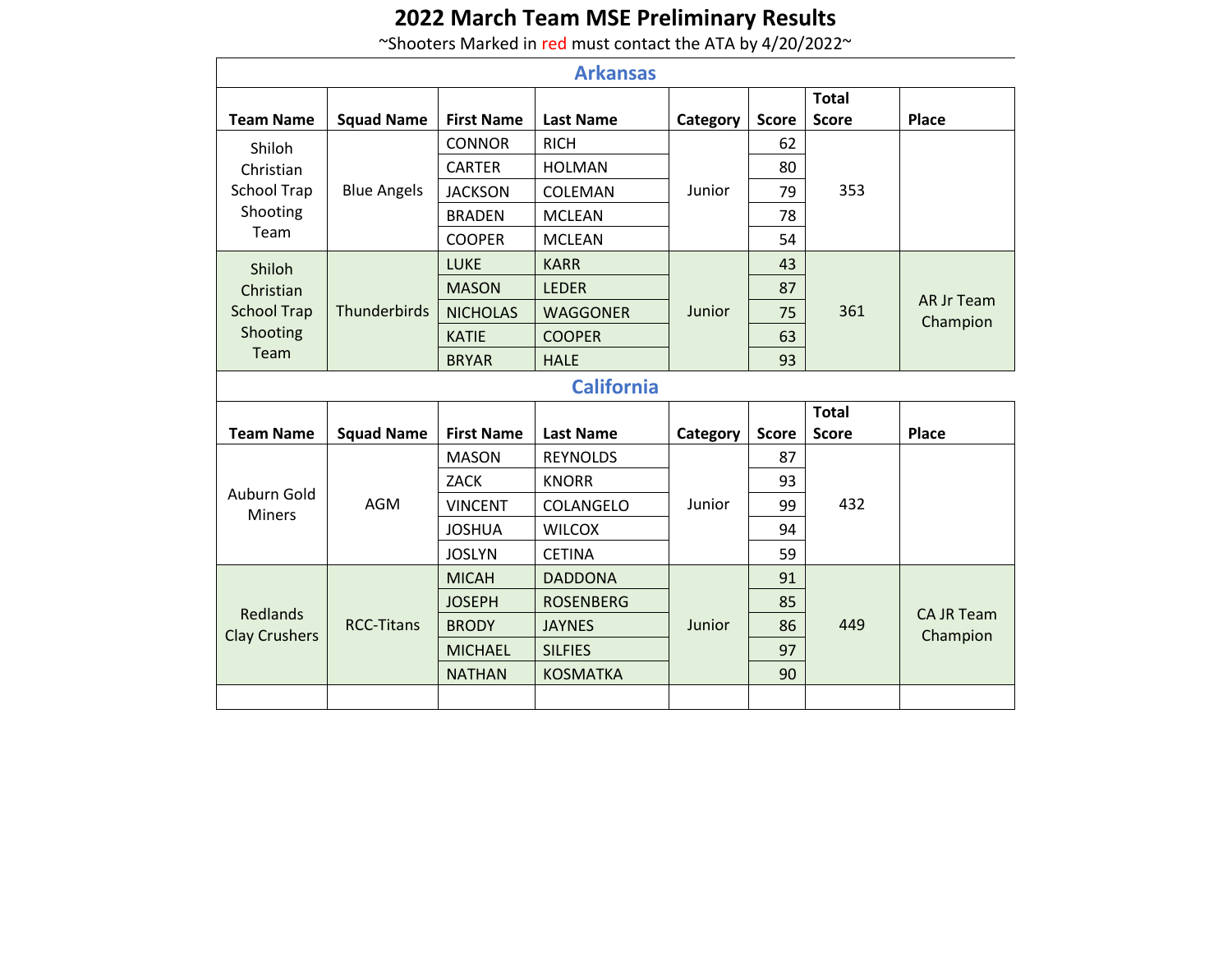|                           |                         | <b>JAIDEN</b>     | <b>KIM</b>          |          | 87           |              |            |
|---------------------------|-------------------------|-------------------|---------------------|----------|--------------|--------------|------------|
|                           |                         | <b>OWEN</b>       | <b>GREENE</b>       |          | 84           |              |            |
| Redlands<br>Clay Crushers | <b>RCC-Bruins</b>       | <b>GABRIEL</b>    | <b>PEREZ</b>        | Junior   | 80           | 423          |            |
|                           |                         | <b>PHOEBE</b>     | <b>KREGER</b>       |          | 91           |              |            |
|                           |                         | <b>BRYCE</b>      | <b>ALFORD</b>       |          | 81           |              |            |
|                           |                         |                   |                     |          |              |              |            |
|                           |                         |                   |                     |          |              | <b>Total</b> |            |
| <b>Team Name</b>          | <b>Squad Name</b>       | <b>First Name</b> | <b>Last Name</b>    | Category | <b>Score</b> | <b>Score</b> | Place      |
|                           |                         | <b>AUSTIN</b>     | <b>BARMORE</b>      |          | 64           |              |            |
| Louisiana                 | LA Junior               | <b>DALTON</b>     | <b>BROOKS</b>       |          | 67           | 333          |            |
| AIM                       | white                   | <b>AVERY</b>      | <b>DUMAS</b>        | Junior   | 75           |              |            |
|                           |                         | <b>MASON</b>      | <b>MILLS</b>        |          | 77           |              |            |
|                           |                         | <b>NATALIE</b>    | <b>BROOKS</b>       |          | 50           |              |            |
|                           |                         | <b>LANDON</b>     | <b>JOHNSTON</b>     |          | 79           |              |            |
| Louisiana                 |                         | <b>LUKE</b>       | <b>MAESTRINI</b>    |          | 88           |              | LA JR Team |
| <b>AIM</b>                | LA Junior<br>green      | <b>COOPER</b>     | <b>MARTIN</b>       | Junior   | 71           | 386          | Champion   |
|                           |                         | <b>JOHN</b>       | <b>BYRNSIDE</b>     |          | 89           |              |            |
|                           |                         | <b>ELI</b>        | <b>SAUCER</b>       |          | 59           |              |            |
|                           |                         | <b>TYSON</b>      | <b>CHILDRESS</b>    |          | 99           |              |            |
|                           |                         | <b>ROBERTBO</b>   | <b>COLLINSWORTH</b> |          | 78           |              | LA Jr Gold |
| Louisiana<br><b>AIM</b>   | LA Junior<br>Gold white | <b>JONAH</b>      | <b>JENNINGS</b>     | Jr. Gold | 89           | 435          | Team       |
|                           |                         | <b>GARRETT</b>    | <b>DOWNEN</b>       |          | 75           |              | Champion   |
|                           |                         | <b>HUNTER</b>     | <b>SINGLETON</b>    |          | 94           |              |            |
|                           |                         | <b>THOMAS</b>     | <b>SINGLETON</b>    |          | 92           |              |            |
|                           |                         | <b>TYLER</b>      | <b>THEODOS</b>      |          | 77           |              |            |
| Louisiana<br><b>AIM</b>   | LA Junior<br>Gold green | <b>ZACHERY</b>    | <b>SKIPPER</b>      | Jr. Gold | 86           | 420          |            |
|                           |                         | <b>MATTHEW</b>    | <b>WATSON</b>       |          | 74           |              |            |
|                           |                         | <b>COLLIN</b>     | <b>SIMS</b>         |          | 91           |              |            |
|                           |                         |                   |                     |          |              |              |            |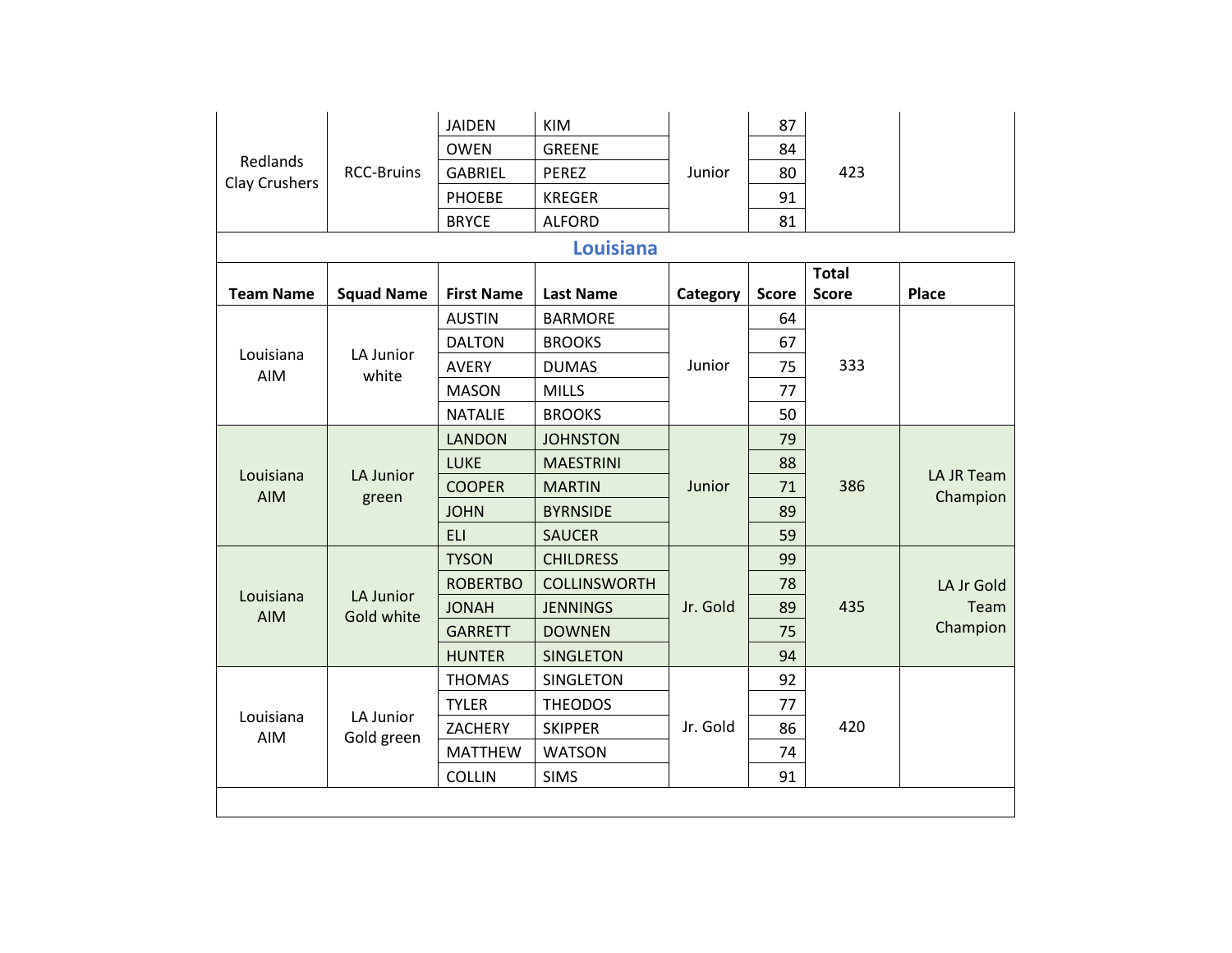| <b>Michigan</b>  |                                         |                   |                    |          |              |              |              |  |
|------------------|-----------------------------------------|-------------------|--------------------|----------|--------------|--------------|--------------|--|
|                  |                                         |                   |                    |          |              | <b>Total</b> |              |  |
| <b>Team Name</b> | <b>Squad Name</b>                       | <b>First Name</b> | <b>Last Name</b>   | Category | <b>Score</b> | <b>Score</b> | <b>Place</b> |  |
|                  |                                         | <b>JARED</b>      | <b>SCHMIDT</b>     |          | 56           |              |              |  |
|                  |                                         | <b>DALTON</b>     | <b>GERARD</b>      |          | 80           |              |              |  |
| <b>JTTL</b>      | <b>JTTL</b>                             | COLE              | <b>HOFFNER</b>     | Junior   | 77           | 363          |              |  |
|                  |                                         | ZACHARY           | <b>BRUCK</b>       |          | 78           |              |              |  |
|                  |                                         | <b>ELI</b>        | GOULD              |          | 72           |              |              |  |
|                  |                                         |                   | <b>Minnesota</b>   |          |              |              |              |  |
|                  |                                         |                   |                    |          |              | <b>Total</b> |              |  |
| <b>Team Name</b> | <b>Squad Name</b>                       | <b>First Name</b> | <b>Last Name</b>   | Category | <b>Score</b> | <b>Score</b> | Place        |  |
|                  | Del-Tone<br>Junior Team<br>$\mathbf{1}$ | <b>BENETT</b>     | <b>KIFFMEYER</b>   | Junior   | 92           |              |              |  |
|                  |                                         | <b>ELLIE</b>      | <b>FLEMING</b>     |          | 79           |              |              |  |
| Deltone          |                                         | <b>SILAS</b>      | <b>ARVIG</b>       |          | 96           | 446          |              |  |
|                  |                                         | <b>ELIAS</b>      | <b>KOBIENIA</b>    |          | 89           |              |              |  |
|                  |                                         | <b>JACK</b>       | <b>ELLERING</b>    |          | 90           |              |              |  |
|                  | Del-Tone Sub<br>$Jr$ #1                 | <b>NOAH</b>       | <b>LENTNER</b>     |          | 73           |              |              |  |
|                  |                                         | <b>BRAYDON</b>    | <b>REIMANN</b>     |          | 68           |              |              |  |
| Deltone          |                                         | <b>TYSON</b>      | SULLIVAN           | Sub-Jr   | 43           | 343          |              |  |
|                  |                                         | <b>BRODY</b>      | <b>BARTH</b>       |          | 84           |              |              |  |
|                  |                                         | GUS               | ZIMMERMAN          |          | 75           |              |              |  |
|                  |                                         |                   | <b>Mississippi</b> |          |              |              |              |  |
|                  |                                         |                   |                    |          |              | <b>Total</b> |              |  |
| <b>Team Name</b> | <b>Squad Name</b>                       | <b>First Name</b> | <b>Last Name</b>   | Category | <b>Score</b> | <b>Score</b> | Place        |  |
|                  |                                         | <b>JONATHAN</b>   | <b>BAKER</b>       |          | 95           |              |              |  |
| <b>CRPC CLAY</b> | <b>Clay Dusters</b>                     | <b>CARTER</b>     | <b>REED</b>        |          | 68           |              |              |  |
| <b>DUSTERS</b>   | March                                   | <b>DAVID</b>      | <b>GATES</b>       | Junior   | 81           | 385          |              |  |
|                  |                                         | <b>DANIEL</b>     | <b>RUTH</b>        |          | 81           |              |              |  |
|                  |                                         | <b>ACE</b>        | <b>BUTLER</b>      |          | 60           |              |              |  |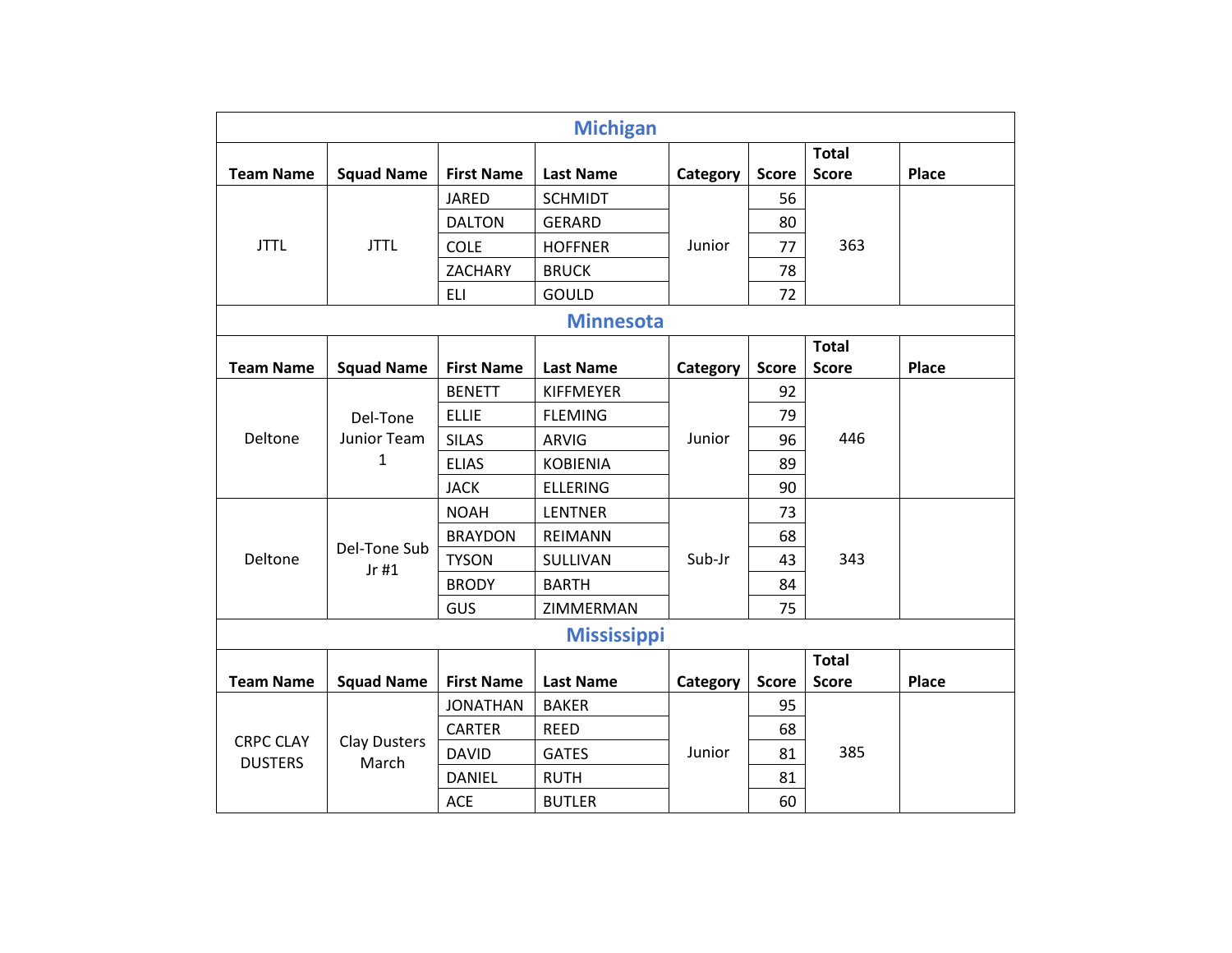|                      | <b>New Mexico</b>  |                   |                   |          |              |              |                  |  |  |
|----------------------|--------------------|-------------------|-------------------|----------|--------------|--------------|------------------|--|--|
|                      |                    |                   |                   |          |              | <b>Total</b> |                  |  |  |
| <b>Team Name</b>     | <b>Squad Name</b>  | <b>First Name</b> | <b>Last Name</b>  | Category | <b>Score</b> | <b>Score</b> | Place            |  |  |
|                      |                    | LUKE              | <b>BOWER</b>      |          | 100          |              |                  |  |  |
| Bootheel             |                    | <b>CHASE</b>      | <b>DOBRINSKI</b>  |          | 92           |              |                  |  |  |
| Shotgunners          | <b>BH Varsity</b>  | <b>MATTHEW</b>    | <b>GARRISON</b>   | Junior   | 96           | 471          |                  |  |  |
|                      |                    | <b>ADDISON</b>    | <b>DRENNAN</b>    |          | 84           |              |                  |  |  |
|                      |                    | <b>MALACHI</b>    | <b>DRENNAN</b>    |          | 99           |              |                  |  |  |
|                      |                    |                   | Pennsylvania      |          |              |              |                  |  |  |
|                      |                    |                   |                   |          |              | <b>Total</b> |                  |  |  |
| <b>Team Name</b>     | <b>Squad Name</b>  | <b>First Name</b> | <b>Last Name</b>  | Category | <b>Score</b> | <b>Score</b> | <b>Place</b>     |  |  |
|                      |                    | <b>TREVOR</b>     | <b>REITENBACH</b> | Jr. Gold | 94           | 485          |                  |  |  |
| Williams             |                    | <b>JOSEPH</b>     | <b>BRECK IV</b>   |          | 100          |              |                  |  |  |
| <b>Valley Trap</b>   | Florida            | <b>NICOLE</b>     | <b>HOOD</b>       |          | 97           |              |                  |  |  |
| Team                 |                    | <b>NICHOLAS</b>   | <b>WERTZ</b>      |          | 100          |              |                  |  |  |
|                      |                    | <b>BRANDON</b>    | <b>HOOD</b>       |          | 94           |              |                  |  |  |
|                      |                    |                   | <b>Tennessee</b>  |          |              |              |                  |  |  |
|                      |                    |                   |                   |          |              | <b>Total</b> |                  |  |  |
| <b>Team Name</b>     | <b>Squad Name</b>  | <b>First Name</b> | <b>Last Name</b>  | Category | <b>Score</b> | <b>Score</b> | Place            |  |  |
|                      | <b>SubJr Squad</b> | <b>SHELBY</b>     | <b>CLAYTON</b>    |          | 85           | 424          |                  |  |  |
| Summertown           |                    | <b>JAKE</b>       | <b>FRAZIER</b>    |          | 72           |              | <b>TN Sub-Jr</b> |  |  |
| <b>Blastin' Crew</b> | $\mathbf{1}$       | <b>CLINT</b>      | <b>PARSON</b>     | Sub-Jr   | 89           |              | Team             |  |  |
|                      |                    | <b>HUNTER</b>     | <b>HODGE</b>      |          | 88           |              | Runner-up        |  |  |
|                      |                    | <b>CALE</b>       | <b>GARLAND</b>    |          | 90           |              |                  |  |  |
|                      |                    | <b>FINNEAS</b>    | <b>MOYER</b>      |          | 82           |              |                  |  |  |
| Summertown           |                    | <b>MARY</b>       | <b>HEATHERLY</b>  |          | 49           |              |                  |  |  |
| <b>Blastin' Crew</b> | SubJr Squad<br>2   | <b>CASEN</b>      | <b>STEWART</b>    | Sub-Jr   | 22           | 294          |                  |  |  |
|                      |                    | <b>GENTRY</b>     | <b>BALLINGER</b>  |          | 79           |              |                  |  |  |
|                      |                    | <b>GRANT</b>      | <b>MILLER</b>     |          | 62           |              |                  |  |  |
|                      |                    |                   |                   |          |              |              |                  |  |  |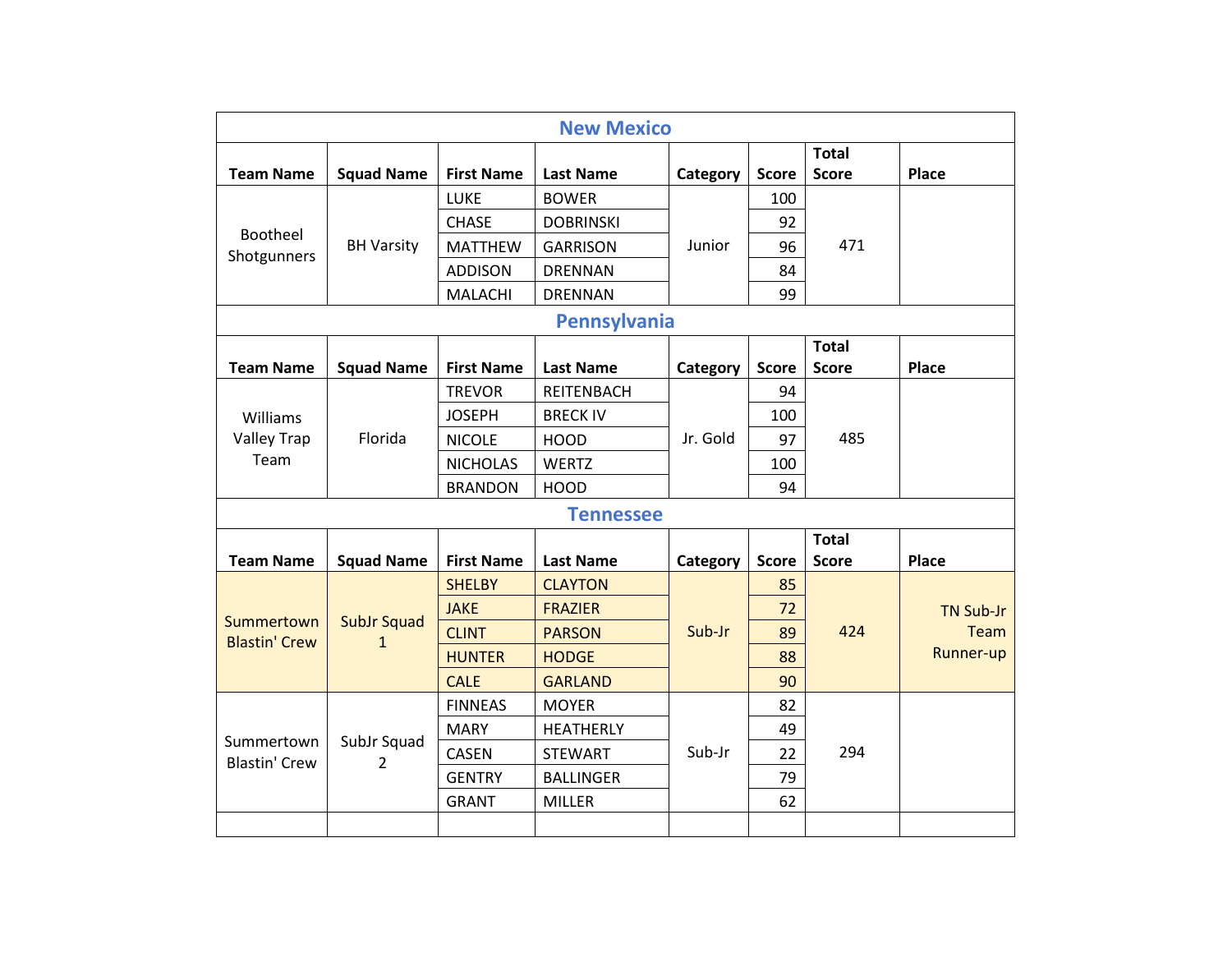|                              |                              | <b>KELLY</b>    | <b>BROOKS</b>    |        | 79 |     |                    |
|------------------------------|------------------------------|-----------------|------------------|--------|----|-----|--------------------|
|                              |                              | <b>DERECK</b>   | <b>GARDNER</b>   |        | 79 |     |                    |
| TCounty<br>Claybusters       | <b>TCC PS Grey</b>           | <b>COLE</b>     | <b>TEMPLETON</b> | Sub-Jr | 65 | 331 |                    |
|                              |                              | <b>EMMA</b>     | <b>WALKER</b>    |        | 56 |     |                    |
|                              |                              | <b>HENRY</b>    | <b>HAMIL</b>     |        | 52 |     |                    |
|                              |                              | DEAGAN          | <b>HATCH</b>     |        | 74 |     |                    |
|                              |                              | <b>BRODY</b>    | <b>CAMPISI</b>   |        | 83 |     |                    |
| TCounty<br>Claybusters       | <b>TCC SJ</b>                | <b>JONATHAN</b> | <b>TAYLOR</b>    | Sub-Jr | 87 | 405 |                    |
|                              |                              | <b>CASH</b>     | <b>MCNEELY</b>   |        | 73 |     |                    |
|                              |                              | <b>BROCK</b>    | <b>HILL</b>      |        | 88 |     |                    |
|                              |                              | <b>DANIEL</b>   | <b>DAVIS</b>     |        | 74 |     |                    |
|                              |                              | <b>BO</b>       | <b>ANDERSON</b>  |        | 92 |     | TN Sub-Jr          |
| <b>FACS</b>                  | FACS SJ 1                    | <b>TY</b>       | <b>KOONCE</b>    | Sub-Jr | 87 | 426 | Team               |
|                              |                              | <b>ELIJAH</b>   | <b>DAVIS</b>     |        | 83 |     | Champion           |
|                              |                              | <b>NATHAN</b>   | <b>SPRINKLE</b>  |        | 90 |     |                    |
|                              | FACS SJ 2                    | <b>COLT</b>     | <b>TRAHAN</b>    | Sub-Jr | 66 |     |                    |
|                              |                              | <b>THOMAS</b>   | <b>YOUNG</b>     |        | 81 |     |                    |
| <b>FACS</b>                  |                              | <b>REAGAN</b>   | <b>REED</b>      |        | 78 | 385 |                    |
|                              |                              | <b>STEFAN</b>   | <b>MULLINS</b>   |        | 72 |     | TN Sub-Jr          |
|                              |                              | <b>JACK</b>     | <b>WINGER</b>    |        | 88 |     | <b>Team Fourth</b> |
|                              |                              | <b>JONATHAN</b> | <b>SIMES</b>     |        | 67 |     |                    |
|                              |                              | <b>GAVIN</b>    | <b>ENGLISH</b>   |        | 66 |     |                    |
| <b>FACS</b>                  | FACS SJ 3                    | <b>ETHAN</b>    | <b>PAYNE</b>     | Sub-Jr | 71 | 348 |                    |
|                              |                              | <b>TITUS</b>    | <b>WILEY</b>     |        | 72 |     |                    |
|                              |                              | SAVANNAH        | <b>YOUNG</b>     |        | 72 |     |                    |
|                              |                              | <b>HUNTER</b>   | <b>TIPLER</b>    |        | 91 |     |                    |
|                              |                              | <b>CARSON</b>   | <b>GEORGE</b>    |        | 84 |     | TN Sub-Jr          |
| Arlington<br><b>Trappers</b> | Sub Jr Squad<br>$\mathbf{1}$ | <b>LORELEI</b>  | <b>KLOBE</b>     | Sub-Jr | 82 | 422 | <b>Team Third</b>  |
|                              |                              | <b>DREW</b>     | <b>HOEKSTRA</b>  |        | 87 |     |                    |
|                              |                              | <b>DUSTIN</b>   | <b>REED</b>      |        | 78 |     |                    |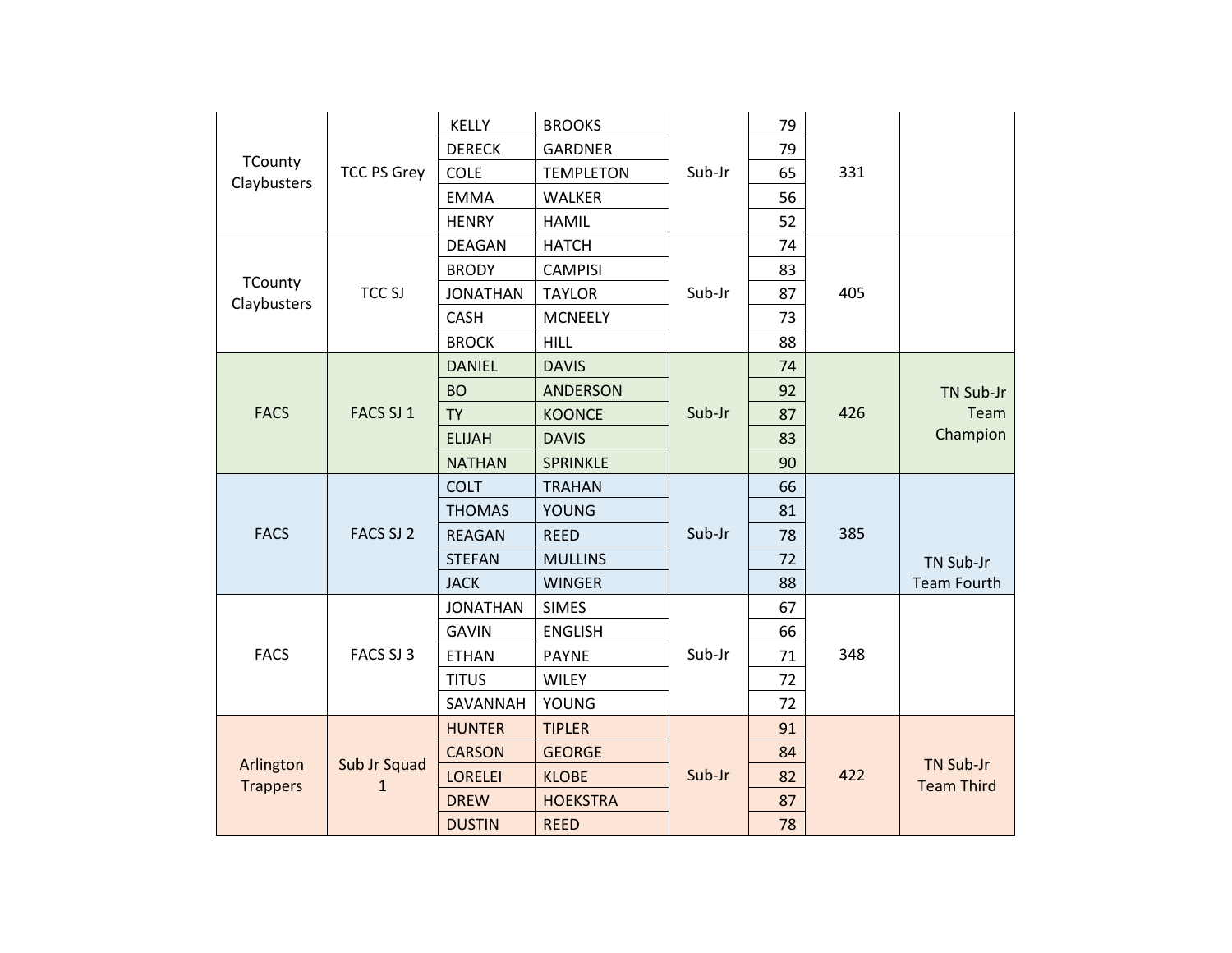|                                      |                  | <b>BRADEN</b>   | <b>BOWLING</b>    |        | 80 |     |                   |
|--------------------------------------|------------------|-----------------|-------------------|--------|----|-----|-------------------|
|                                      |                  | WES             | <b>EARNEST</b>    |        | 62 |     |                   |
| Arlington<br>Trappers                | Sub Jr 2         | <b>CYRUS</b>    | <b>WHITE</b>      | Sub-Jr | 31 | 206 |                   |
|                                      |                  | <b>FELIX</b>    | <b>WHITE</b>      |        | 17 |     |                   |
|                                      |                  | <b>CONNOR</b>   | <b>REESE</b>      |        | 16 |     |                   |
|                                      |                  | <b>AIDEN</b>    | <b>GRIGGS</b>     |        | 99 |     |                   |
|                                      |                  | <b>JAMESON</b>  | <b>CROOK</b>      |        | 92 |     | TN Jr Team        |
| <b>TCounty</b><br>Claybusters        | <b>TCC White</b> | <b>TRENTON</b>  | <b>STAFFORD</b>   | Junior | 97 | 476 | Champion          |
|                                      |                  | <b>TYLER</b>    | <b>JOHNSON</b>    |        | 93 |     |                   |
|                                      |                  | SAM             | <b>LONG</b>       |        | 95 |     |                   |
|                                      |                  | <b>KATELYN</b>  | <b>GARDNER</b>    |        | 90 |     |                   |
|                                      |                  | <b>KONNER</b>   | <b>BRADSHAW</b>   |        | 89 |     | <b>TN Jr Team</b> |
| <b>TCounty</b><br><b>Claybusters</b> | <b>TCC J</b>     | <b>PEYTON</b>   | <b>WHITESIDES</b> | Junior | 97 | 439 | Runner-up         |
|                                      |                  | <b>RILEY</b>    | <b>CREVELING</b>  |        | 72 |     | (TIE)             |
|                                      |                  | <b>COLE</b>     | <b>DALEY</b>      |        | 91 |     |                   |
|                                      | Jr Squad 1       | <b>ANNALISE</b> | <b>KLOBE</b>      | Junior | 81 | 439 |                   |
| Arlington                            |                  | <b>GAGE</b>     | <b>POWELL</b>     |        | 95 |     | <b>TN Jr Team</b> |
| <b>Trappers</b>                      |                  | <b>LUKE</b>     | <b>TERPSTRA</b>   |        | 93 |     | Runner-up         |
|                                      |                  | <b>JAKE</b>     | <b>HUCKABEE</b>   |        | 86 |     | (TIE)             |
|                                      |                  | <b>DREW</b>     | <b>DACUS</b>      |        | 84 |     |                   |
|                                      |                  | <b>PRESTON</b>  | <b>MEDLOCK</b>    |        | 94 |     |                   |
|                                      |                  | <b>JACOB</b>    | <b>BRAUER</b>     |        | 75 |     |                   |
| <b>FACS</b>                          | FACS JR 1        | <b>COOPER</b>   | <b>GRIGSBY</b>    | Junior | 74 | 380 |                   |
|                                      |                  | <b>CALEB</b>    | <b>WILEY</b>      |        | 68 |     |                   |
|                                      |                  | <b>MICHAEL</b>  | <b>CHAIREZ</b>    |        | 69 |     |                   |
|                                      |                  | <b>KYLE</b>     | <b>DEAN</b>       |        | 44 |     |                   |
|                                      |                  | <b>SUMMER</b>   | <b>STONE</b>      |        | 82 |     |                   |
| <b>FACS</b>                          | FACS JR 2        | <b>HALEY</b>    | <b>RILEY</b>      | Junior | 73 | 312 |                   |
|                                      |                  | SAMUEL          | <b>YOUNG</b>      |        | 56 |     |                   |
|                                      |                  | SAVANNAH        | <b>STONE</b>      |        | 57 |     |                   |